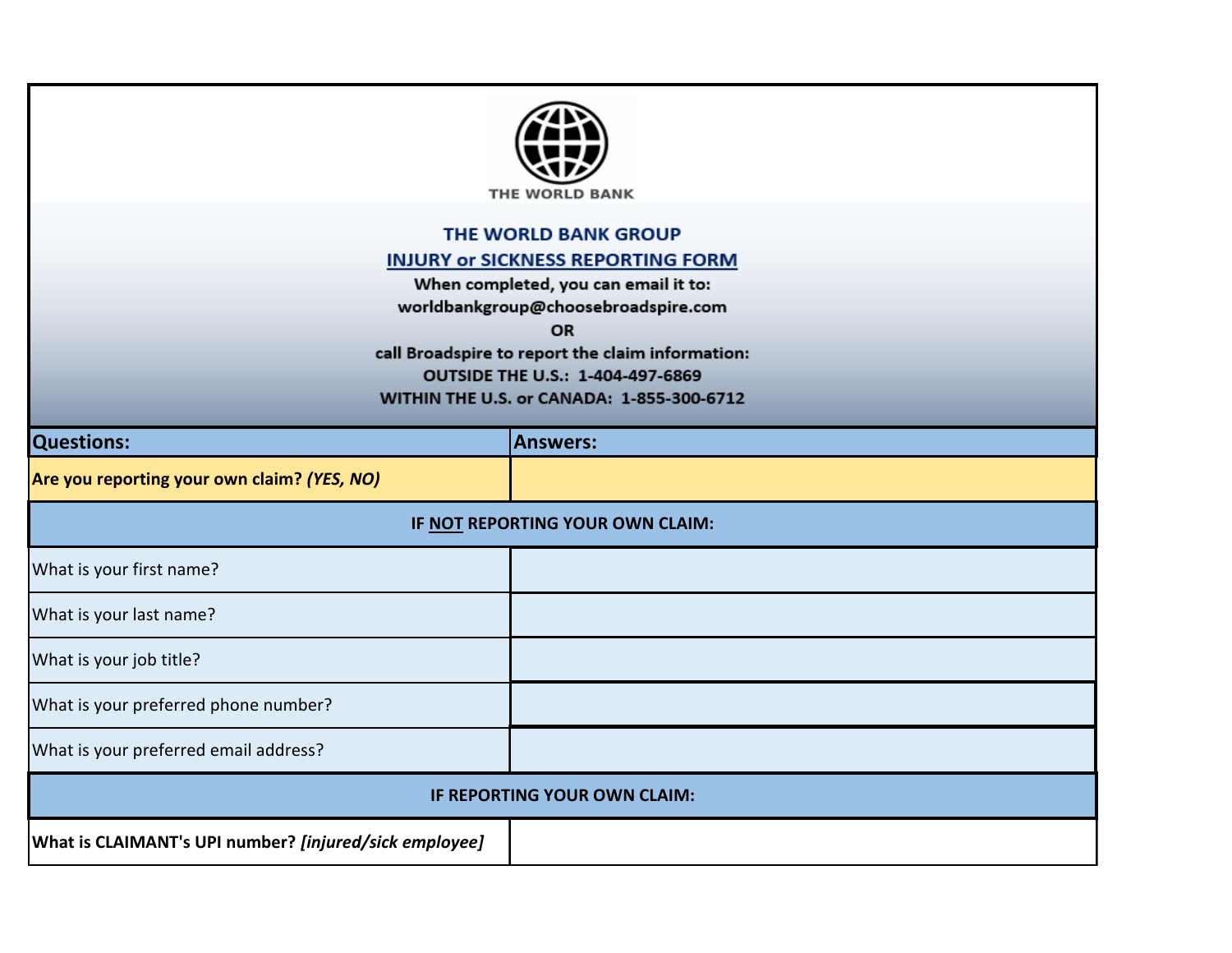| What is the CLAIMANT's Human Resource Business Partner's<br>Name? [injured/sick employee]        |  |
|--------------------------------------------------------------------------------------------------|--|
| What is CLAIMANT's first name? [injured/sick employee]                                           |  |
| What is CLAIMANT's last name? [injured/sick employee]                                            |  |
| What is CLAIMANT's date of birth? [injured/sick employee]                                        |  |
| <b>What is CLAIMANT's PREFERRED phone number?</b><br>[injured/sick employee]                     |  |
| What is CLAIMANT's work email address? [injured/sick<br> employee]                               |  |
| What is CLAIMANT's PERSONAL email address? [injured/sick<br> employee]                           |  |
| What is CLAIMANT's last date worked? [injured/sick<br> employee]                                 |  |
| What is CLAIMANT's first date of absence? [injured/sick<br>employee]                             |  |
| Are you a Staff Member, Short Term Consultant or Extended<br>Term Consultant? [select which one] |  |
| Was the injured or sick person medically evacuated? [YES,<br>NO, UNKNOWN]                        |  |
| If YES, what was the date of the medical evacuation?                                             |  |
| Medically evacuated FROM which location?                                                         |  |
| Medically evacuated TO which location?                                                           |  |
| Are you a driver for the bank? (YES, NO)                                                         |  |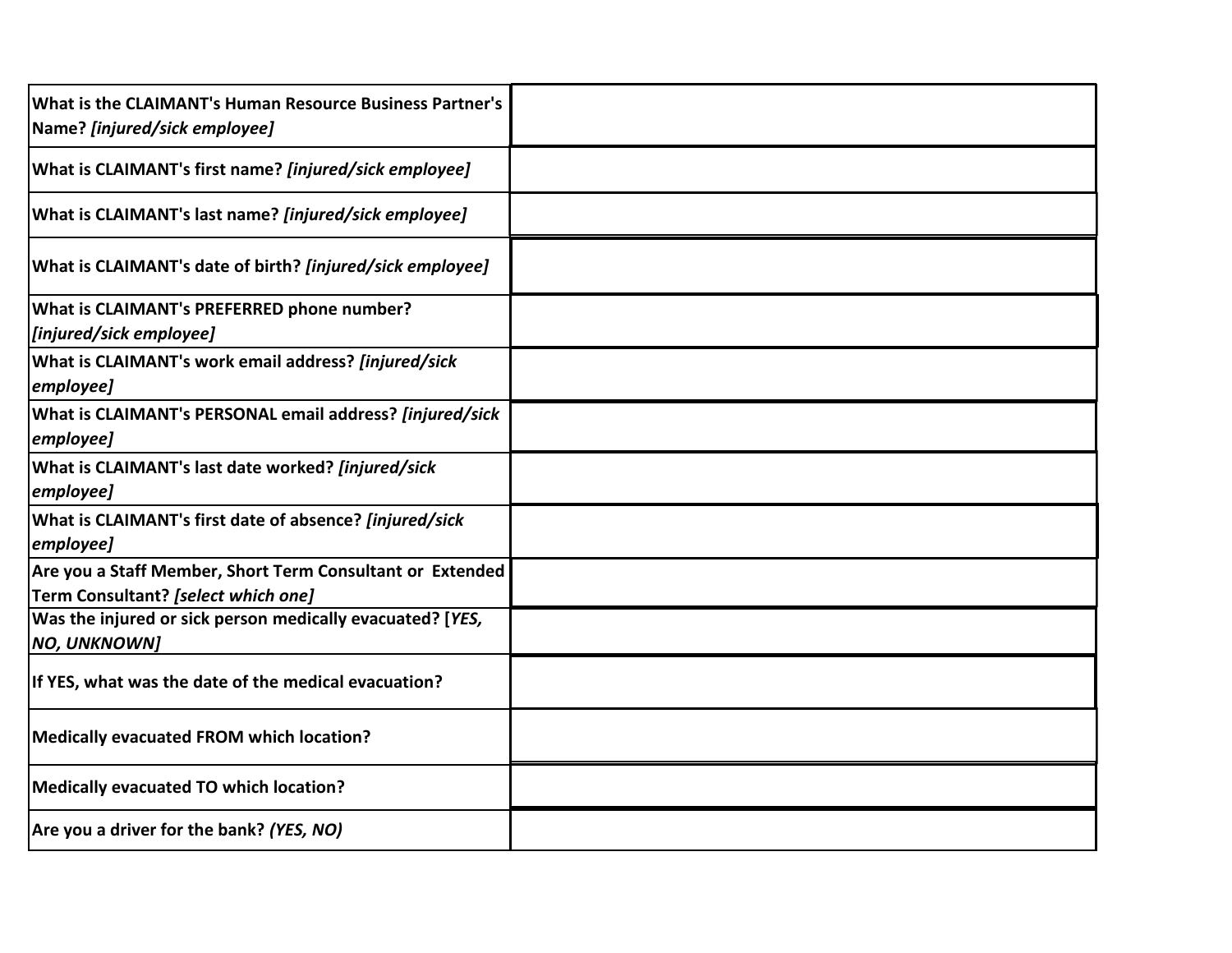| Are you reporting a work-related injury (worker's<br>compensation), non-work-related injury, or sickness? [select<br>which one]                                                                                                                                      |  |
|----------------------------------------------------------------------------------------------------------------------------------------------------------------------------------------------------------------------------------------------------------------------|--|
| Are you reporting an injury or sickness? [select which one]                                                                                                                                                                                                          |  |
| What date did your injury or sickness happen?                                                                                                                                                                                                                        |  |
| Describe the events--in detail--that led up to your injury or<br>sickness                                                                                                                                                                                            |  |
| What is the part or parts of your body with the injury or<br>sickness?                                                                                                                                                                                               |  |
| How did your injury or sickness happen? What is the cause?<br>[REQUIRED IF WORK-RELATED]                                                                                                                                                                             |  |
| Did the injury or sickness happen at work or during mission-<br>related activity? [YES, NO, UNKNOWN]                                                                                                                                                                 |  |
| Please note that by initiating your worker's compensation<br>you are providing a limited, temporary medical records<br>release which allows BSI and/or the World Bank to<br>investigate your claim to the extent necessary to verify the<br>information you provide. |  |
| What treatment are you currently receiving or have received<br>for your injury or sickness?                                                                                                                                                                          |  |
| Have you had this same sickness or injury within the past 12<br>months?                                                                                                                                                                                              |  |
| What city and/or country are you located in now?                                                                                                                                                                                                                     |  |